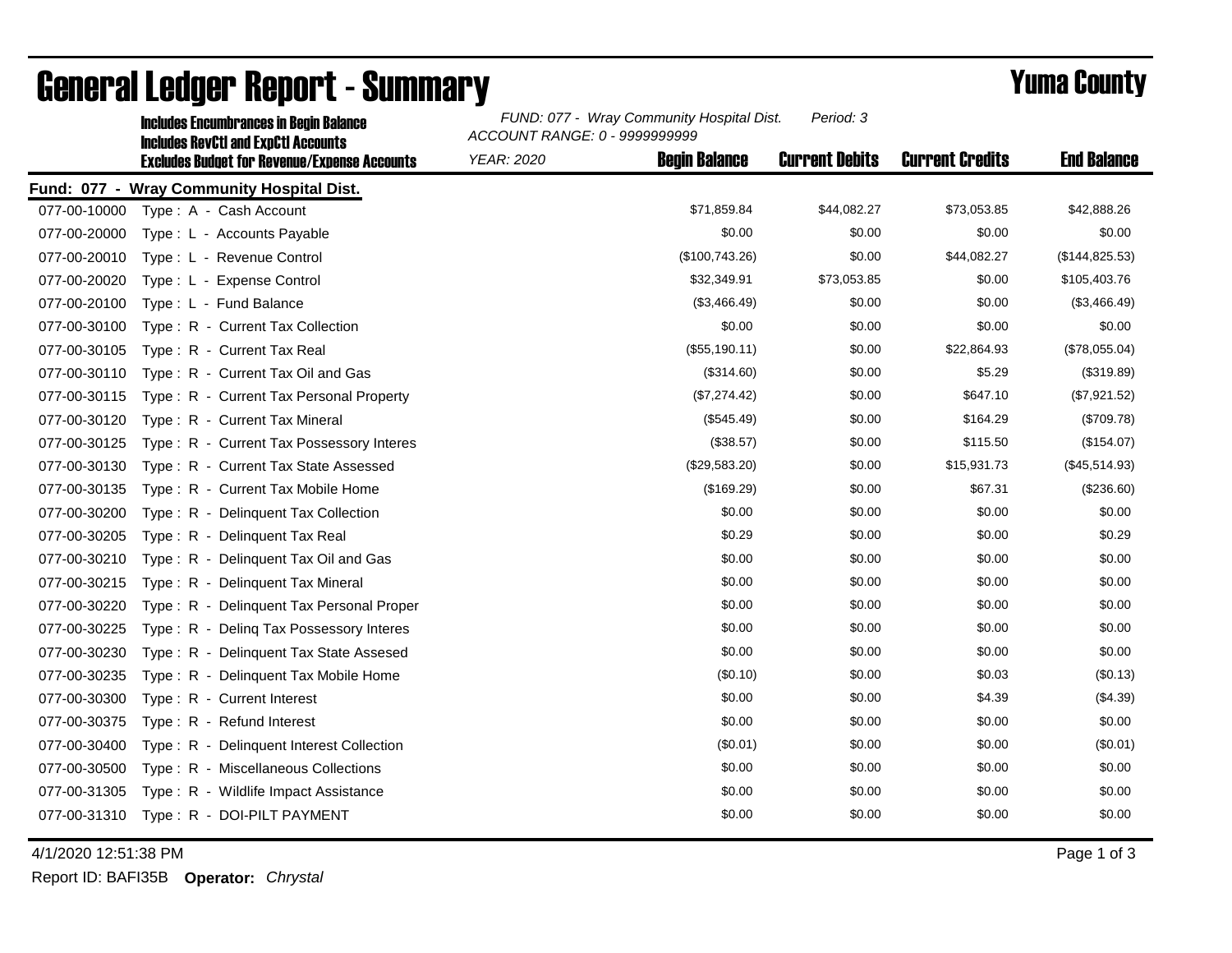| <b>Includes Encumbrances in Begin Balance</b><br><b>Includes RevCtI and ExpCtI Accounts</b> |                   | FUND: 077 - Wray Community Hospital Dist.<br>Period: 3<br>ACCOUNT RANGE: 0 - 9999999999 |                       |                                  |                    |
|---------------------------------------------------------------------------------------------|-------------------|-----------------------------------------------------------------------------------------|-----------------------|----------------------------------|--------------------|
| <b>Excludes Budget for Revenue/Expense Accounts</b>                                         | <b>YEAR: 2020</b> | <b>Begin Balance</b>                                                                    | <b>Current Debits</b> | <b>Current Credits</b>           | <b>End Balance</b> |
| Fund: 077 - Wray Community Hospital Dist.                                                   |                   |                                                                                         |                       |                                  |                    |
| Type: R - Transfers In<br>077-00-32100                                                      |                   | \$0.00                                                                                  | \$0.00                | \$0.00                           | \$0.00             |
| Type: R - Auto Tax B Collection<br>077-00-33000                                             |                   | (\$6,199.66)                                                                            | \$0.00                | \$3,026.86                       | (\$9,226.52)       |
| Type: R - Auto Tax A & F Collection<br>077-00-33100                                         |                   | (\$1,428.10)                                                                            | \$0.00                | \$1,254.84                       | (\$2,682.94)       |
| 077-00-49100<br>Type: X - Treasurer Fees                                                    |                   | \$2,793.47                                                                              | \$1,194.01            | \$0.00                           | \$3,987.48         |
| Type: X - Transfer Out<br>077-00-49401                                                      |                   | \$0.00                                                                                  | \$0.00                | \$0.00                           | \$0.00             |
| Type: X - Checks Written / ACH Transfer<br>077-00-49500                                     |                   | \$29.556.44                                                                             | \$71.859.84           | \$0.00                           | \$101,416.28       |
| Fund: 077 - Wray Community Hospital Dist.                                                   |                   | $($ \$68,393.35)<br>Totals :                                                            | \$190,189.97          | \$161,218,39                     | (\$39,421.77)      |
| <b>Total Fund Revenues:</b>                                                                 | \$44.082.27       | <b>Total Fund Expenses:</b>                                                             | \$73.053.85           | <b>Net Revenue Over Expense:</b> | (\$28,971.58)      |

## General Ledger Report - Summary **Expertise Section County**